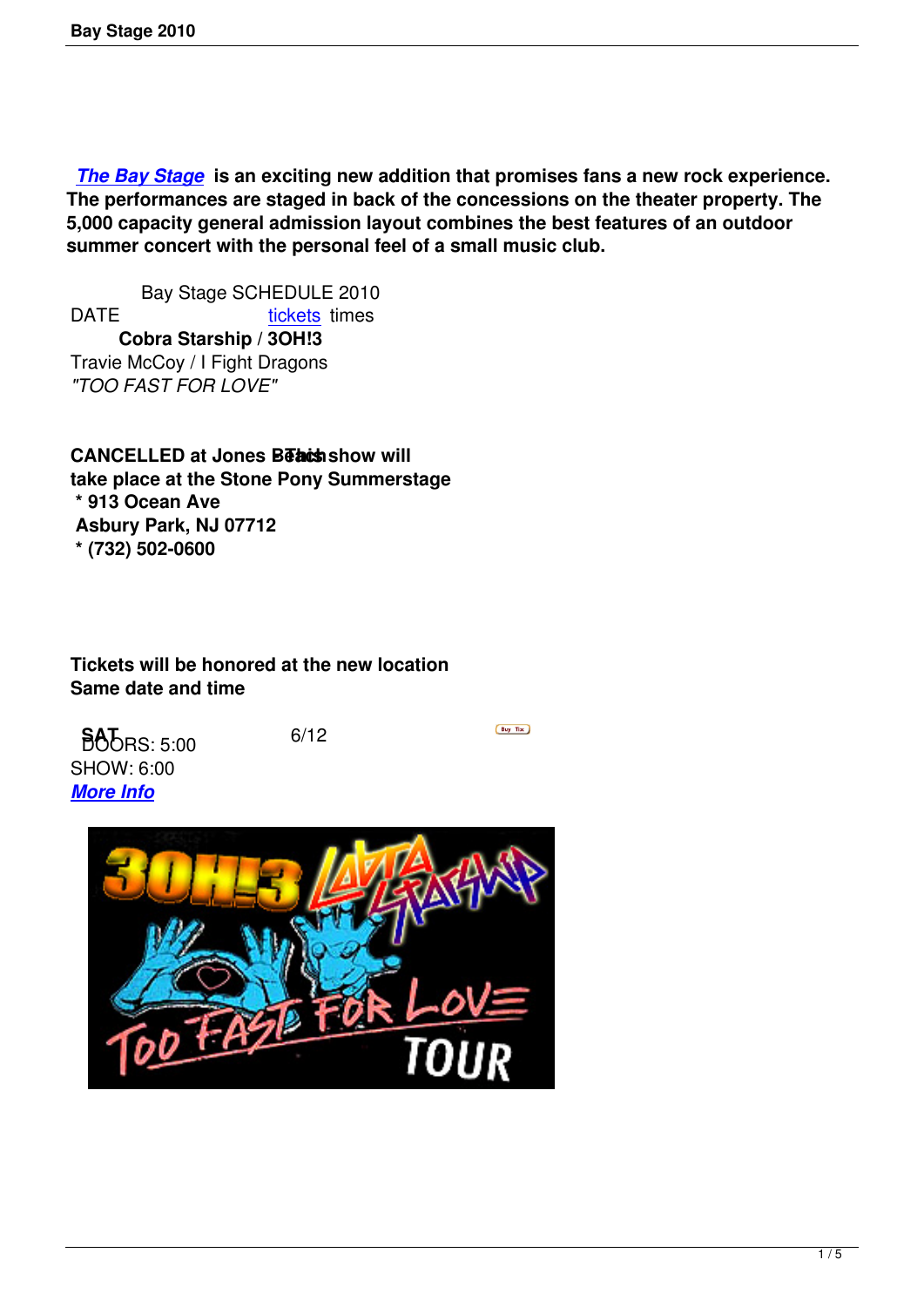**It is the area's largest general admission venue and operates as part of the Amphitheater complex.** *The Bay Stage***, named for its location on Zach's Bay in Wantagh, has a capacity of 5,000 and focuses on big-name acts that prefer playing general admission shows and developing acts and package tours that are too big for New York ballrooms but not big enough for arenas, said Live Nation's Christian McKnight, who is spearheading the stage's launch. "It's the right place to play for certain bands – bands who have wanted to come, but haven't been able to play Long Island," said McKnight. "It will fill a void." The new venue, which is located on the other side of the concession area from the amphitheater, will operate on the amphitheater's off days and feature lower ticket prices. The full Bay Stage schedule will be announced soon. "We're not going to be able to do it every show, but when we can we're going to try to put a Long Island band on the bill," said McKnight, who has been a longtime proponent of the Long Island music scene, organizing local shows as well as massive festivals like The Bamboozle. "There are so many Long Island bands out there doing well."**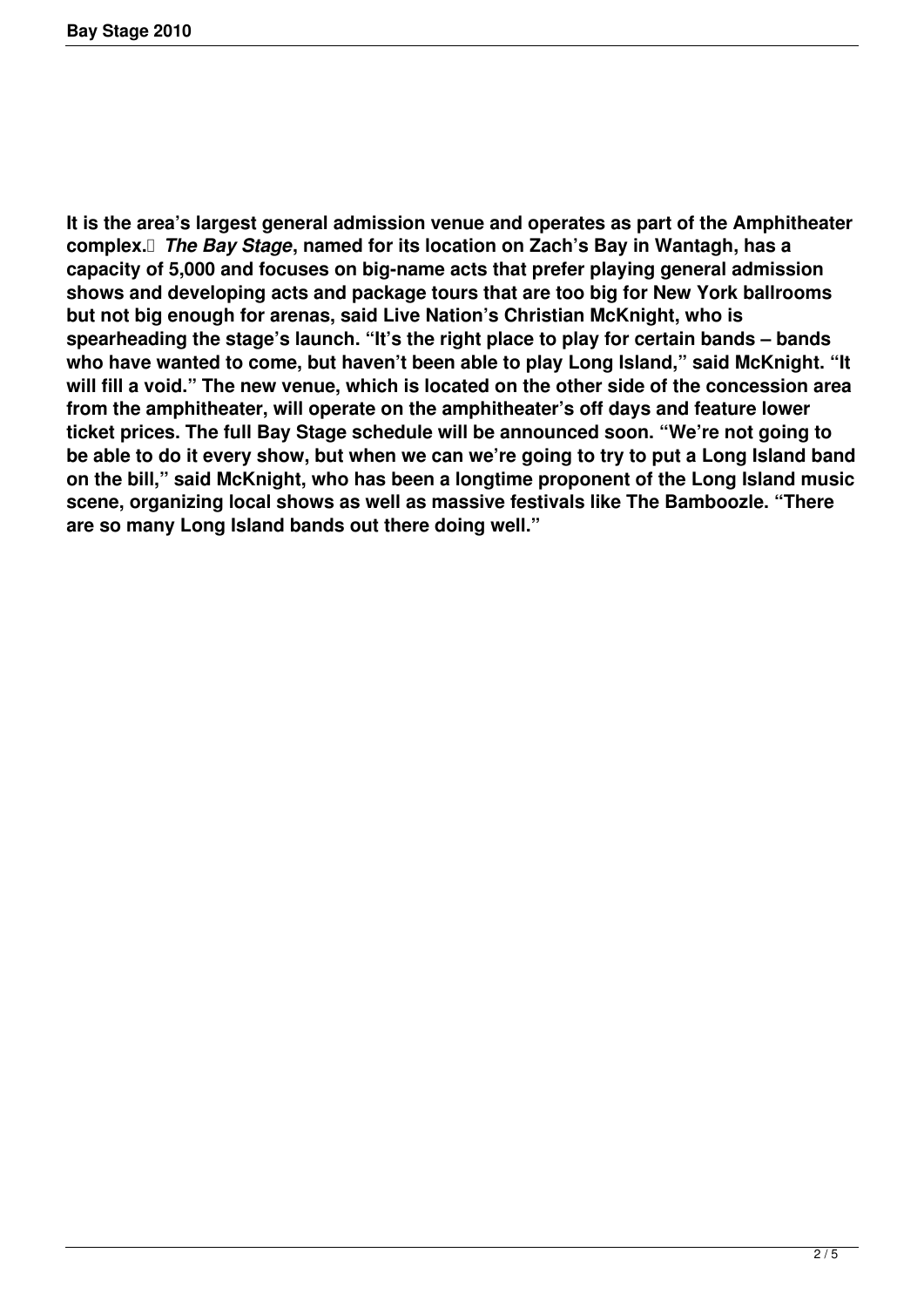## Bay Stage @ Jones Beach

This summer Jones Beach introduces The Bay Stage, an exciting new addition that promises fans a new rock experience. The performances will be staged in an alternate location on the theater property. The 5,000 capacity general admission layout combines the best features of an outdoor summer concert with the personal feel of a small music club.

http://BayStage.jonesbeach.com 11 views - Public Created on May 19 By Jones Beach.com Rate this map - Write a comment



Bay Stage @ Jones Beach This summer Jones Beach introduces The Bay Stage,

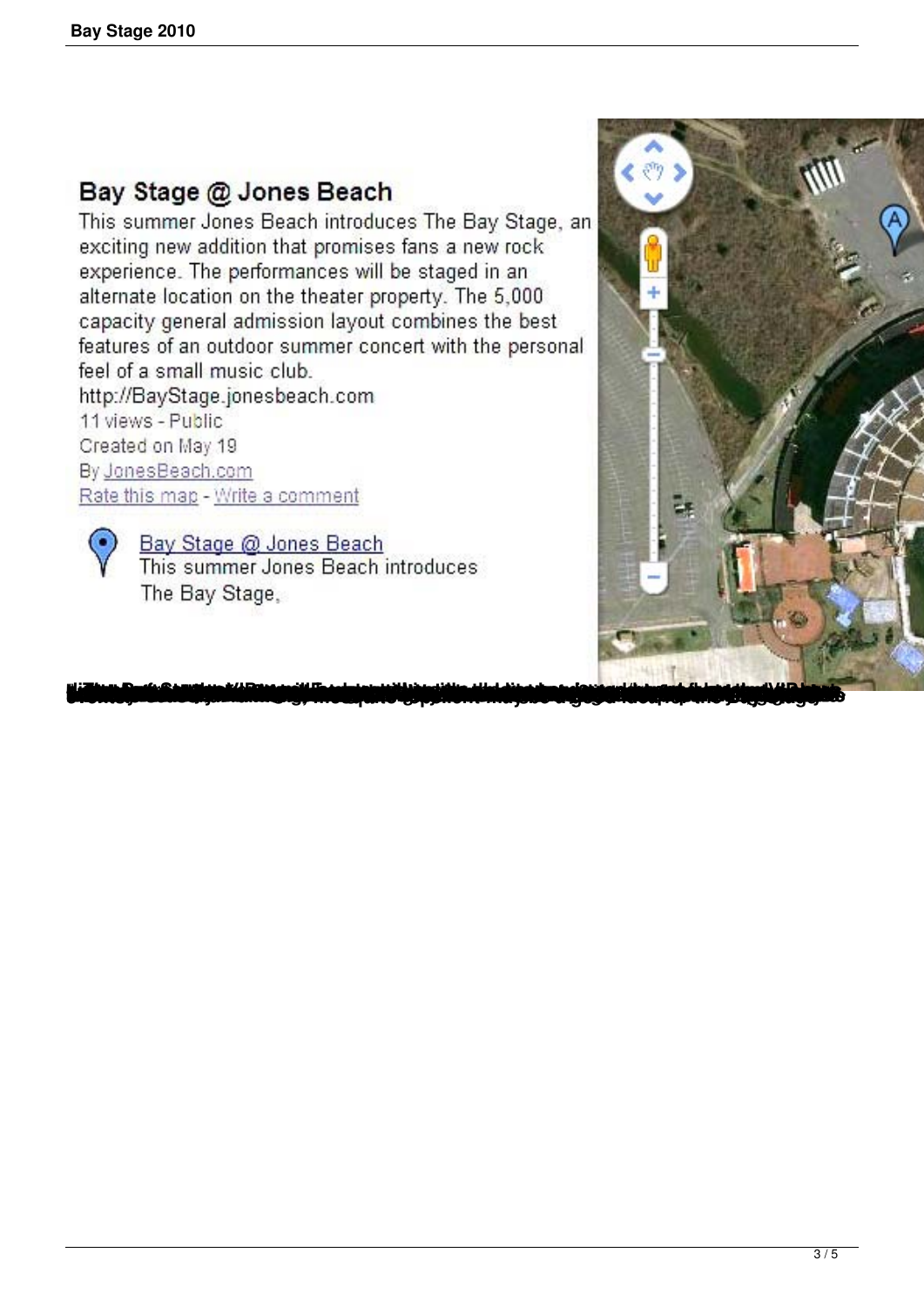